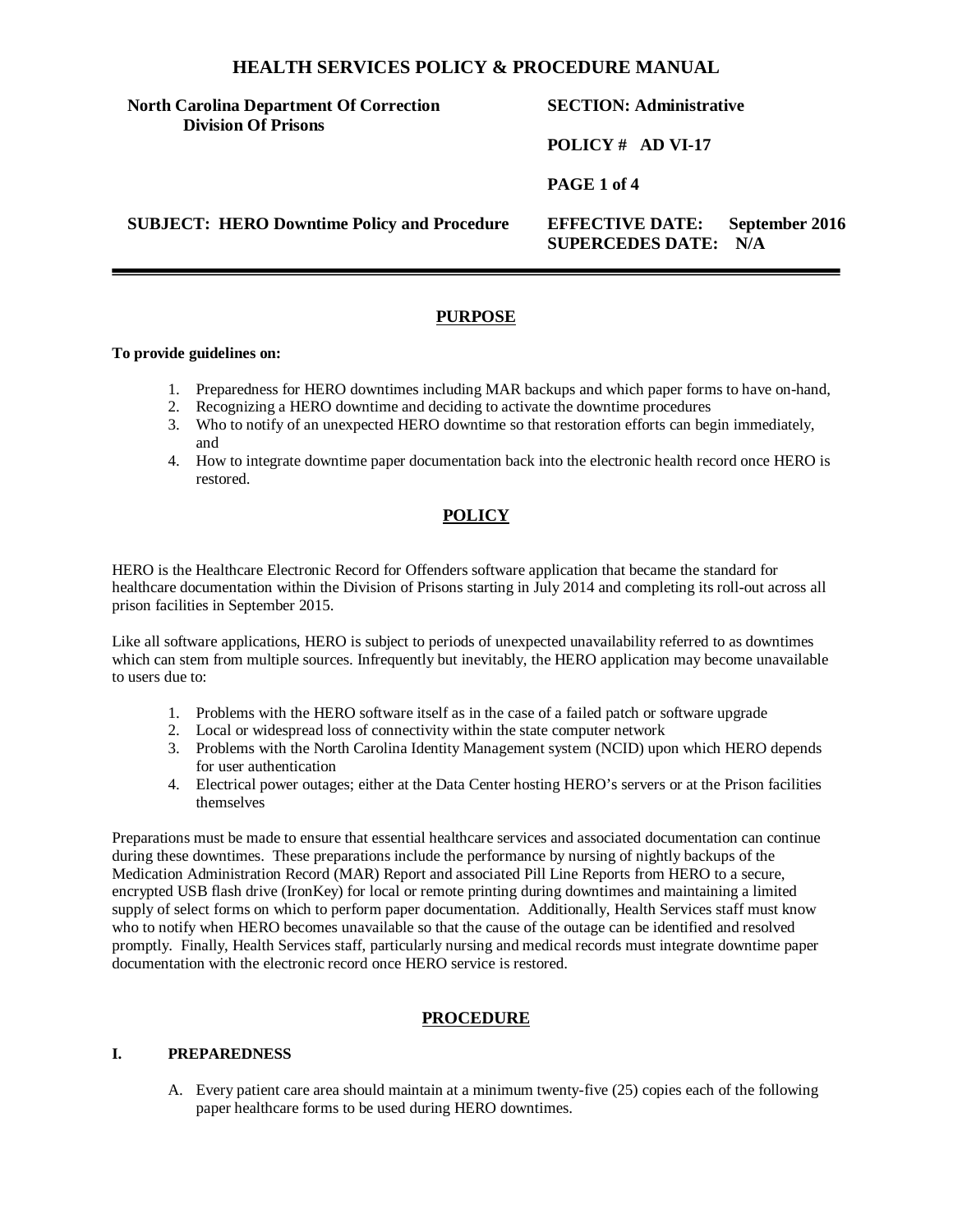#### **North Carolina Department Of Correction Division Of Prisons**

### **SECTION: Administrative**

#### **POLICY # AD VI-17**

**PAGE 2 of 4**

**SUBJECT: HERO Downtime Policy and Procedure EFFECTIVE DATE: September 2016** 

**SUPERCEDES DATE: N/A** 

- 1. Medical:
	- a. DC-598 General Consent Form<br>b. DC-602 Sick Call Appointment
	- Sick Call Appointment Request (Spanish)
	- c. DC-602 Sick Call Appointment Request<br>d. DC-175 Medication Administration Reco
	- DC-175 Medication Administration Record<br>DC-175A Controlled Substance Record
	- e. DC-175A Controlled Substance Record
	- f. Controlled Substance Count or Destruction Verification Sheet
	- g. DC-834 Provider Orders<br>h. DC-387 Chronological R
	- Chronological Record of Health Care Inpatient/Outpatient Notes
	- i. DC-435 Receiving Screening
	- j. DC-524B Discharge Instructions
	- k. DC-435 Health Screening
- 2. Mental Health:
	- a. DC-387 Chronological Record of Health Care Inpatient/Outpatient Notes
	- b. DC-540 Mental Health Services Referral<br>c. DC-444A Mental Health Progress Note
	- c. DC-444A Mental Health Progress Note<br>d. DC-563 Psychiatric Progress Note
	- Psychiatric Progress Note
	- e. DC-508 Social Work Intervention/Progress Note
	-
	- f. DC-834 Provider Orders<br>g. DC-133R Notice of Referr Notice of Referral to a Mental Health Unit
	- h. DC-945 Confidentiality and Privileged Information
	- i. DC-982 Mental Health Appraisal
	- j. DC-983 Mental Health Restrictive Housing Assessment
- 3. Dental:
	- a. DC-389 Dental Treatment Record
	- b. DC-442 Release by Patient Leaving Treatment Facility or Refusing Health Care Against Orders of Responsible Clinician
	- c. DC-590 Request and Authorization for Oral Surgery
	- d. DC-590-S Request and Authorization for Oral Surgery (Spanish)
	- e. DC-765 Patient Agreement Regarding Medical Appointment
	- f. DC-765 Patient Agreement Regarding Medical Appointment (Spanish)<br>g. DC-807 Request and Authorization for General Dental Treatment
	- Request and Authorization for General Dental Treatment
	- h. DC-807-S Request and Authorization for General Dental Treatment (Spanish)
	- i. DC-808 Request and Authorization for Endodontic Root Canal Therapy,
	- Endodontic Surgery, Anesthetics and Medication j. DC-808-S Request and Authorization for Endodontic Root Canal Therapy,
		- Endodontic Surgery, Anesthetics and Medication (Spanish)
	- k. DC-863 Receipt of State Property
	- l. DC-903 Periodontal Chart
	- m. Dental Laboratory
	- n. DC-388 Dental Health Record
- B. It is the responsibility of Nursing to perform backups of the MAR Reports and Pill Line Reports for the Pill Line Groups of their patient care areas to the secure IronKey USB drive at least once daily.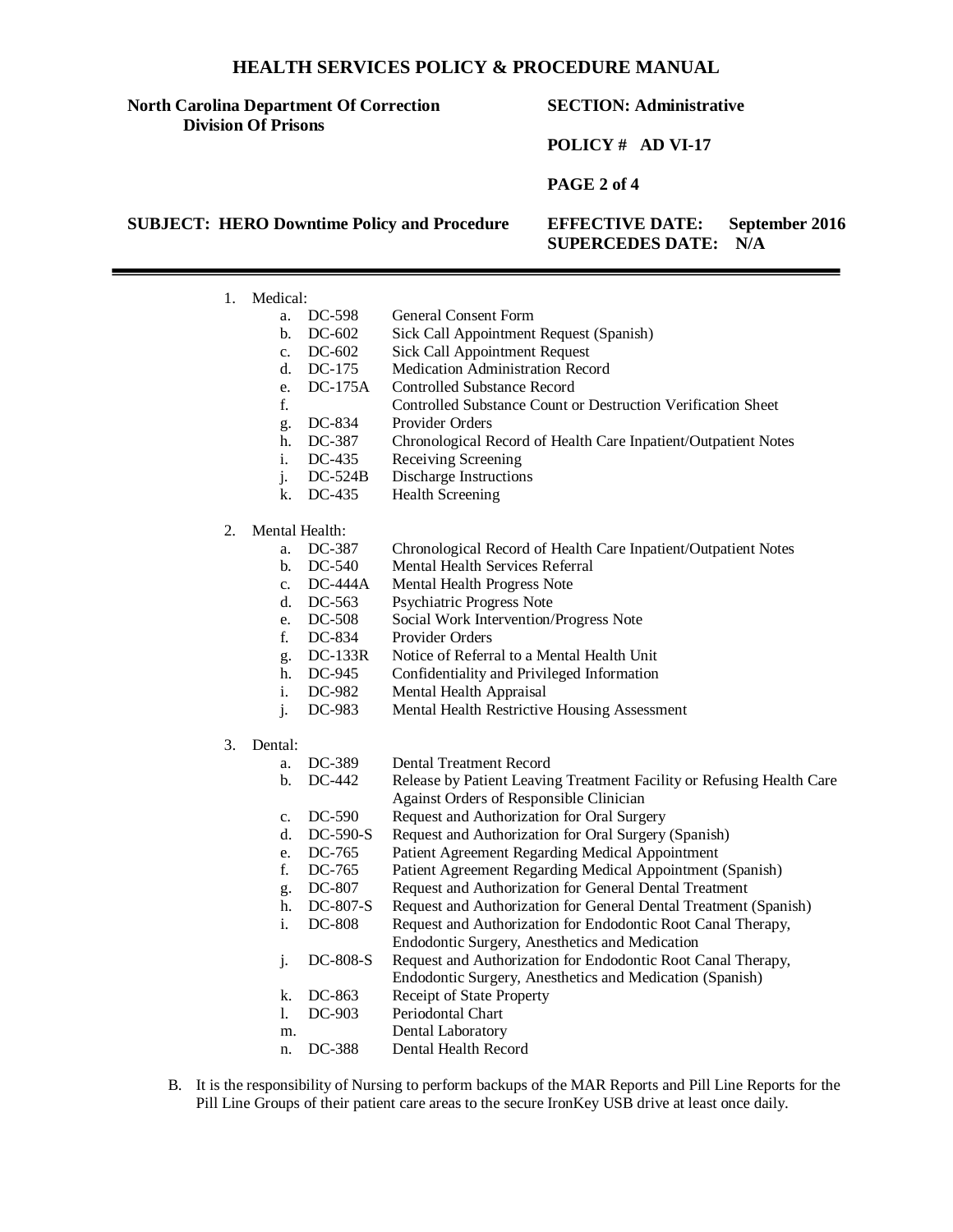### **North Carolina Department Of Correction Division Of Prisons**

# **SECTION: Administrative**

# **POLICY # AD VI-17**

# **PAGE 3 of 4**

**SUBJECT: HERO Downtime Policy and Procedure EFFECTIVE DATE: September 2016** 

- **SUPERCEDES DATE: N/A**
- 1. Health Services will provide each facility with an encrypted IronKey USB drive.
- 2. Facility nursing staff will be instructed on the use and secure storage of the IronKey USB drive during the facility's HERO go-live.
- 3. The IronKey will be stored in a locked cabinet and be counted each shift and logged on the key/sharps log.
- 4. Facility nursing staff will back-up per Pill Line Group organized Pill Line Reports and MAR Reports to the IronKey daily.
- 5. Nurse Managers will spot check the IronKey USB drive no less than quarterly during their performance review to ensure that backups of the Pill Line Reports and MAR Reports are being performed daily, the IronKey is being counted on the key/sharps log and staff understand both how to perform the backup and retrieve the backup files off the IronKey.

### **II RECOGNITION AND IMPLEMENTATION**

- A. Staff should recognize unexpected HERO unavailability as a downtime when:
	- 1. They are unable to reach the login screen for HERO despite attempts from multiple workstations.
	- 2. Other staff persons in their work area are also unable to access HERO.
	- 3. Prior to HERO becoming unavailable there was no email notification from the HERO Team or HERO Message of the Day indicating an expected time-limited outage due to maintenance.
- B. Staff should implement downtime procedures and revert to paper documentation using the forms listed in Section I of this document when the HERO downtime exceeds 1 hour or sooner if urgent medical documentation is deemed necessary (ex: time-sensitive medication orders). This includes printing the most recent backup Pill Line Reports and MAR Reports stored on the IronKey USB drive.

#### **III COMMUNICATION**

- A. So that restoration efforts begin immediately, clinical staff recognizing an unplanned HERO downtime should make the following notifications:
	- 1. During business hours Monday through Friday, staff should call the HERO Helpdesk at 919- 743-4315 or if internet service is still available enter an Online Help Desk Request using the DPS Intranet web form at [http://internal.doc.state.nc.us/dop/form\\_HEROhelpdesk.htm](http://internal.doc.state.nc.us/dop/form_HEROhelpdesk.htm)
	- 2. After hours, on weekends and holidays staff should use the web form noted above if internet service is still available and call MIS on-call staff at 919-218-2168
	- 3. In either #1 or #2 above the web form may substituted with an email to AC Prisons Herohelpdesk@ncdps.gov
	- 4. The on-call MIS phone number should only be used in the cases of complete HERO unavailability and not for problems with individual user accounts or questions about how to use the HERO EHR application itself.
	- 5. Upon receiving the HERO Help Desk Request either by telephone or online, the HERO Team will evaluate the nature of the outage and ensure that the appropriate parties at DPS MIS and ATG have been notified. If the outage is widespread but email service is still available, the